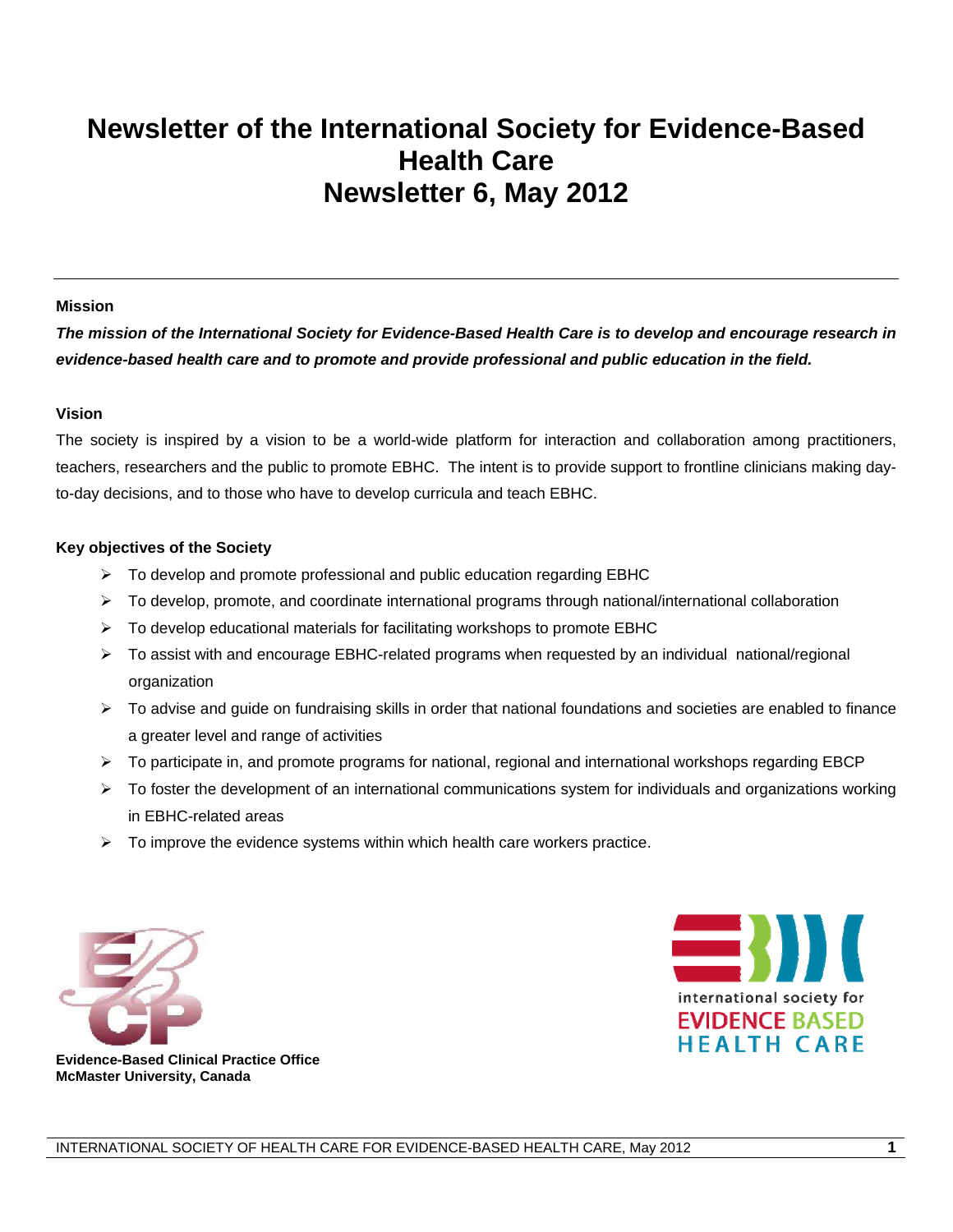## **TABLE OF CONTENTS**

| <b>EDITORIALS</b>                                                                        |
|------------------------------------------------------------------------------------------|
|                                                                                          |
| <b>TEACHING &amp; PRACTICE TIPS</b>                                                      |
|                                                                                          |
| <b>RESEARCH &amp; REVIEWS</b>                                                            |
|                                                                                          |
| GRADE approach-based bibliographic assistance impact on physician's behavior:            |
| Shared decision making initiatives at the state level: focusing on evidence translation  |
| American Psychological Association appoints treatment guideline panel for depression and |
| <b>RESOURCES &amp; REVIEWS</b>                                                           |
| New online resource about evidence-based behavioral treatments for clinicians            |
| <b>WORKSHOPS AND CONFERENCES</b>                                                         |

|--|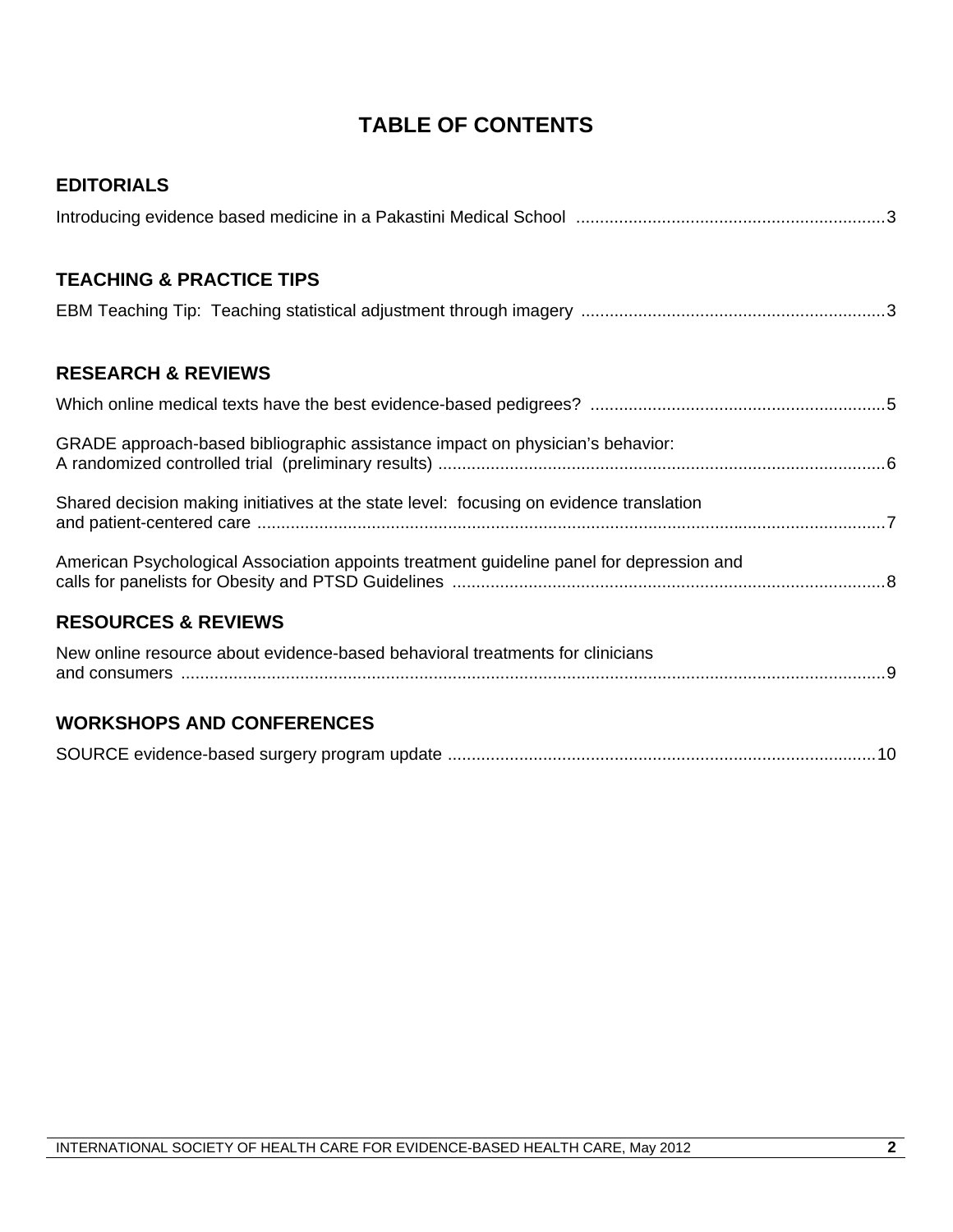## **Introducing evidence based medicine in a Pakastini Medical School**

## **Ayesha Junaid**

During curricular reforms at the Shifa College of Medicine in 2005, the concept of evidence based medicine (EBM) was introduced. Here we share the experience of incorporating EBM into the undergraduate medical curriculum at our institute, where most of the faculty was unfamiliar with this concept.

EBM was formally introduced by arranging workshops on this topic and inviting a pioneer member of the EBM movement to provide a lecture at our institute. These efforts sowed the seed that was then taken up by the EBM taskforce continuing an in house process with the goal of recruiting all faculty, and creating the consequent change in medical practice. The goal was to provide the support for all those who wish to start EBM instruction at the undergraduate level.

We defined the short and long term objectives of incorporating EBM into our undergraduate medical curriculum. Short term objectives were to sensitize and teach students basic EBM terminology and methodology, while the long term goal was to develop a culture of incorporating patient's preferences & medical evidence in clinical decision making.

Faculty engagement was the first and most challenging phase of incorporating EBM into our medical curriculum. With our culture of general resistance to any change in existing practice combined with the challenges of learning how to interpret statistical information, our faculty, especially the more senior members, struggled to adopt EBM into their teaching. At our institute where the "professorial word" was used to resolve all academic discussions, some faculty members viewed the adoption of EBM as a threat to their authority. Furthermore, the idea of incorporating patient's preferences into clinical decision making was also seen by some as a threat to their clinical authority.

 Following faculty training we endeavored to impart the concept of EBM to our medical students, which we implemented at four academic levels (first year,

 $3^{rd}$ ,  $4^{th}$  & final year MBBS). The basic concept of formulating a clinical question based on the 'PICO' format was introduced in the first teaching module. Each subsequent module included an assignment based on a clinical scenario that required students to develop a research question and conduct a search of the medical literature. We asked fourth & final year medical students to approach clinical case presentation in morning reports & in ward rounds using EBM principals, and instructors reviewed student's case write-ups for supporting evidence. Though students were very receptive to learning and applying EBM, the lack of readily available access to electronic databases of the medical literature was a serious problem. We addressed this issue by purchasing licenses to Up to date & Academic Medicine, and made these resources available to all medical students. We evaluated student's familiarity with EBM terminology and their OSCE performance, reflecting application of EBM concepts, and found that more than 75% of students passed these assessments. The impact of introducing EBM into our medical curriculum on clinical practice is not yet known; however, the enthusiasm that student's have shown for EBM is encouraging.

SETTING; SHIFA COLLEGE OF MEDICINE, ISLAMABAD

## **EBM Teaching Tip: Teaching statistical adjustment through imagery**

### **Zhen Wang, Osama Altayar, Hassan Murad**

When clinicians read a journal article, they commonly encounter the term "statistical adjustment". In fact most, if not all, studies use or should use some sort of adjustment because biomedical/biological phenomena are usually influenced by factors that are not independent of each other. Clinicians interested in practicing evidence-based healthcare may be challenged to understand what is meant by a statistical adjustment because the formal definition and computations are somewhat complex. We present a teaching technique that uses visual simulation to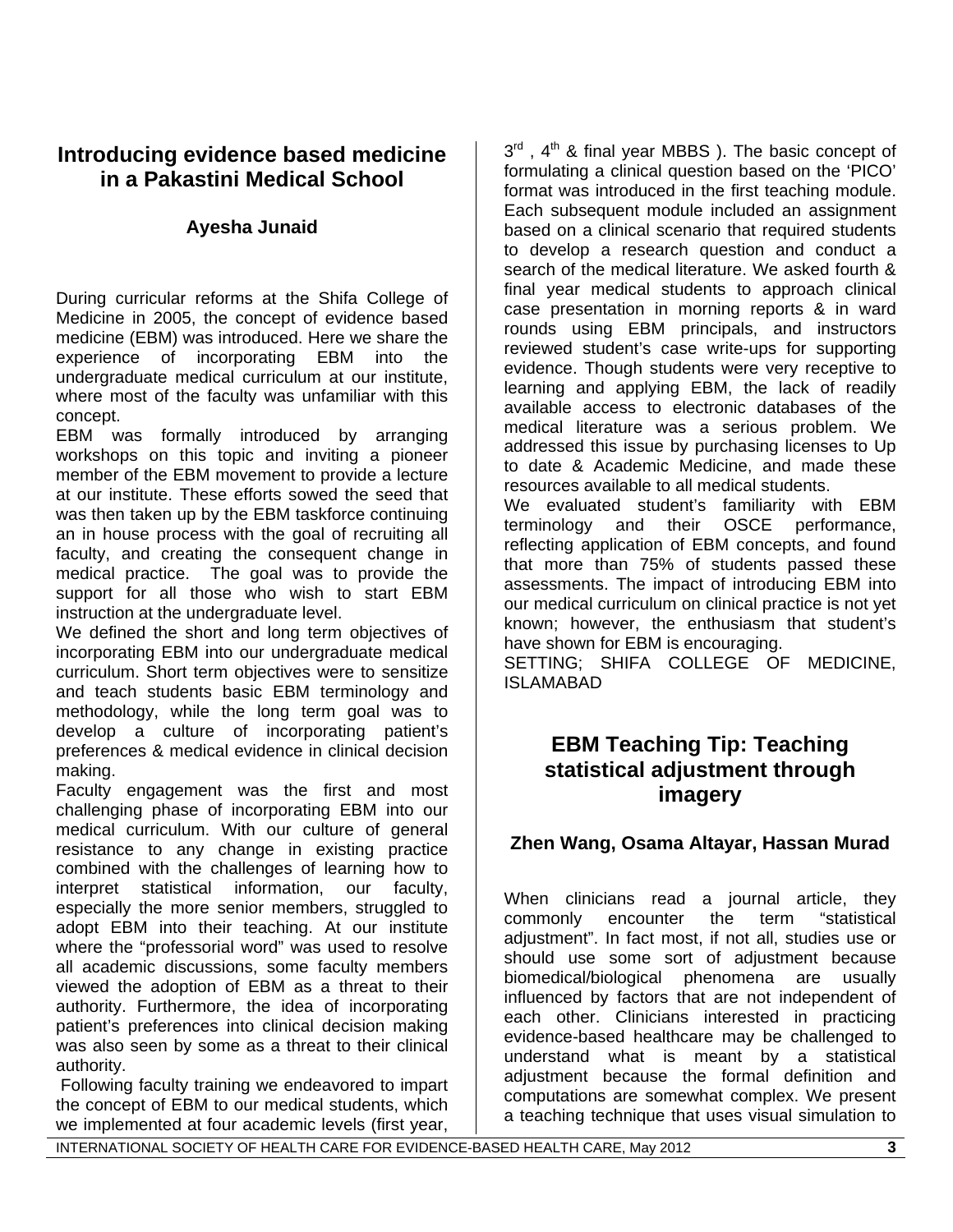explain statistical adjustment through image rotation.<sup>1</sup> This technique can be demonstrated using a transparency or a thin sheet of paper. Let's assume that we are interested in knowing whether systolic blood pressure (SBP) differs between men and women. Figure 1 shows the direct comparison suggesting that men have, on average, higher SBP. However, we cannot be confident that this difference is true because 1) we know that blood pressure is affected by other factors, most importantly age, and 2) there is great spread of the SBP measurements, meaning that the associated measure of precision of the average is large. Indeed, if we look at figure 2, when we plot the age and SBP, we can see that older age is associated with higher SBP (in both sexes). Men still, however, seem to have higher SBP. In figure 3, we draw the regression lines that demonstrate how strongly SBP correlates with age in men and women. In figure 4, we rotate the graph clockwise to eliminate this correlation. In other words, we eliminated the effect of age on blood pressure by making the regression lines horizontal (the slope of the regression lines is zero, i.e., no correlation). Finally, in figure 5, we redraw the x and y axes on the rotated image and demonstrate that by eliminating the correlation with age, we have now more precision (the spread of the measurements is narrower) and more reliable estimation of the effect of sex on blood pressure that eliminated the correlation with the confounder.

In reality, there are multiple variables affecting study outcomes. In figure 6, we demonstrate the association of three variables (age, sex and weekly exercise hours) with SBP in a three dimensional image where the line of regression has become a plane.

It is highly important to follow this demonstration by a disclaimer highlighting to learners that the actual computation of statistical adjustment has nothing to do with image rotation and that the purpose of this image manipulation is only to illustrate that "deducting" the age effect from the estimate of sex on SBP reduces variability.

#### **References:**

1. Trochim, WM. Covariance Designs. In: The Research Methods Knowledge Base, 2nd Edition 2006.

URL:<http://www.socialresearchmethods.net/kb/

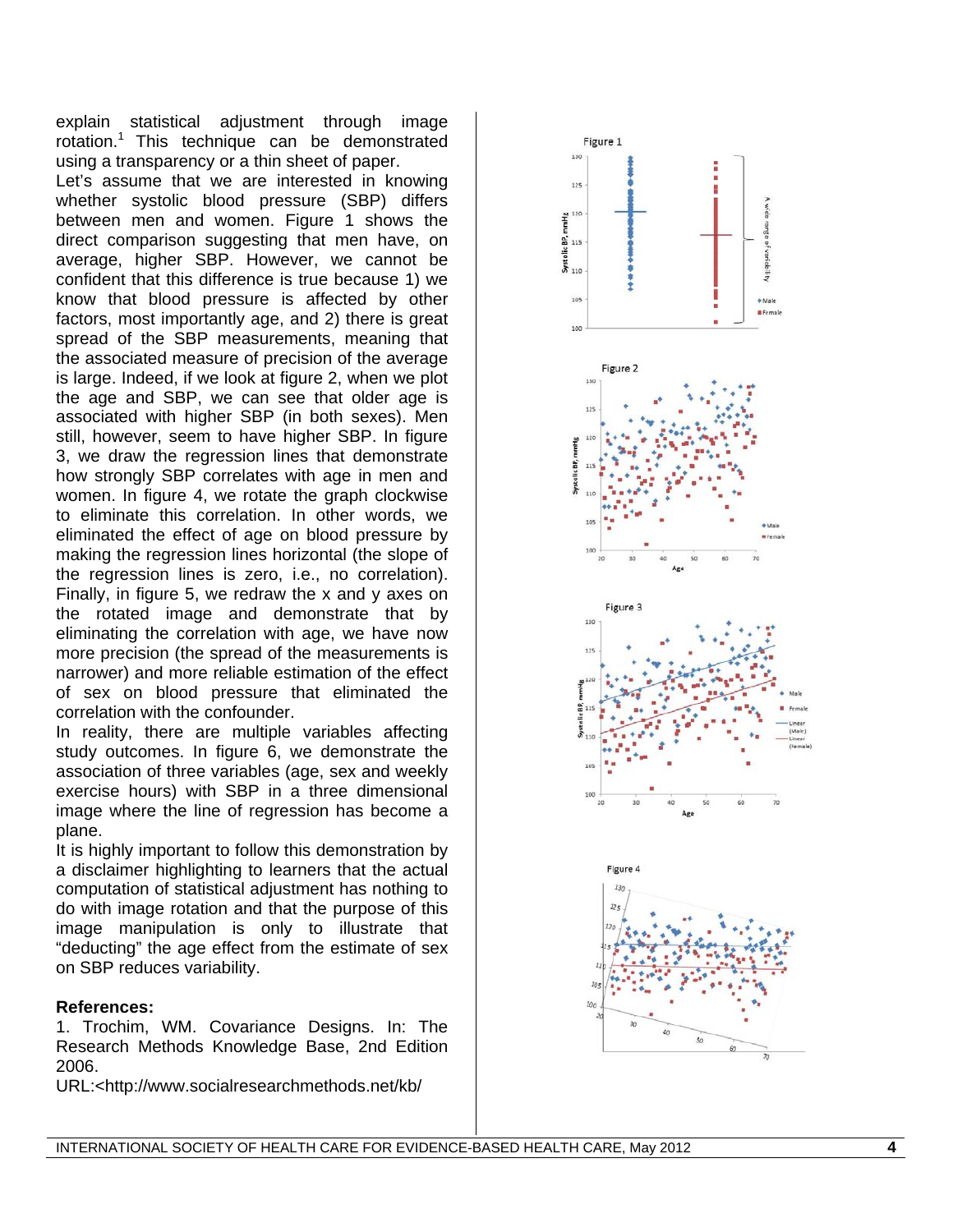

## **Which online medical texts have the best evidence-based pedigrees?**

### **Emma Iserman, Brian Haynes, Jeanette Prorok**

To deliver evidence-based healthcare, clinicians must have access to current best evidence and One resource for clinicians is online textbooks. These summaries of clinical practice ideally combine the clinical expertise of their authors with current and reliable interpretation of high quality systematic reviews and pertinent original studies from the medical literature. Little research, however, has quantified the differences in evidence-based features among between online texts. .

Recently, we evaluated 10 online medical texts for three features: editorial quality for processing and presenting evidence, breadth of topic coverage, and timeliness of content updating. Quality was assessed by determining the presence or absence

of 11 key features, such as in-line referencing and editorial policies for processing evidence from research. Breadth of topic coverage was assessed using a random sample of 60 ICD-10 codes, and determining the % of those topics covered by each text. Timeliness was assessed by recording the date of last update for a random sample of text chapters.

The average editorial quality score was 6.7 out of 11 points. The highest score was 9 (Clinical Evidence); the lowest score was zero (PEPID $^{TM}$ ).

The average breadth of coverage across all texts was 57%. The percentage of topics covered ranged from highs of 83% (UpToDate) and 82% (DynaMed), to a low of 25% (Clinical Evidence). Five of the texts had 60% coverage or greater.

The average time since last update ranged from 3.5 months to 30 months across all texts, with six of nine texts having an average time since last update within the past 12 months (PEPID did not provide dates for updating for its topics).

We found considerable variability among the online medical texts we evaluated. None of the ten texts scored highest in all 3 categories, suggesting that all could be improved. Two texts - DynaMed and UpToDate - consistently ranked near the top of each category we explored and, with the exception of PEPID, each of the remaining texts scored well in at least one category.

No single online medical text appears to be ideal and our findings suggest that clinicians using these resources should consult more than one text, especially if the topic of interest in a particular text has not been updated recently. This approach could be facilitated by using a federated search engine that includes results from several texts to provide clinical information from multiple resources.

### **Reference:**

1. Prorok JC, Iserman EC, Wilczynski NL, Haynes RB. The quality, breadth, and timeliness of content updating vary substantially for 10 online medical texts: an analytic survey. Journal of Clinical Epidemiology. Accepted for publication.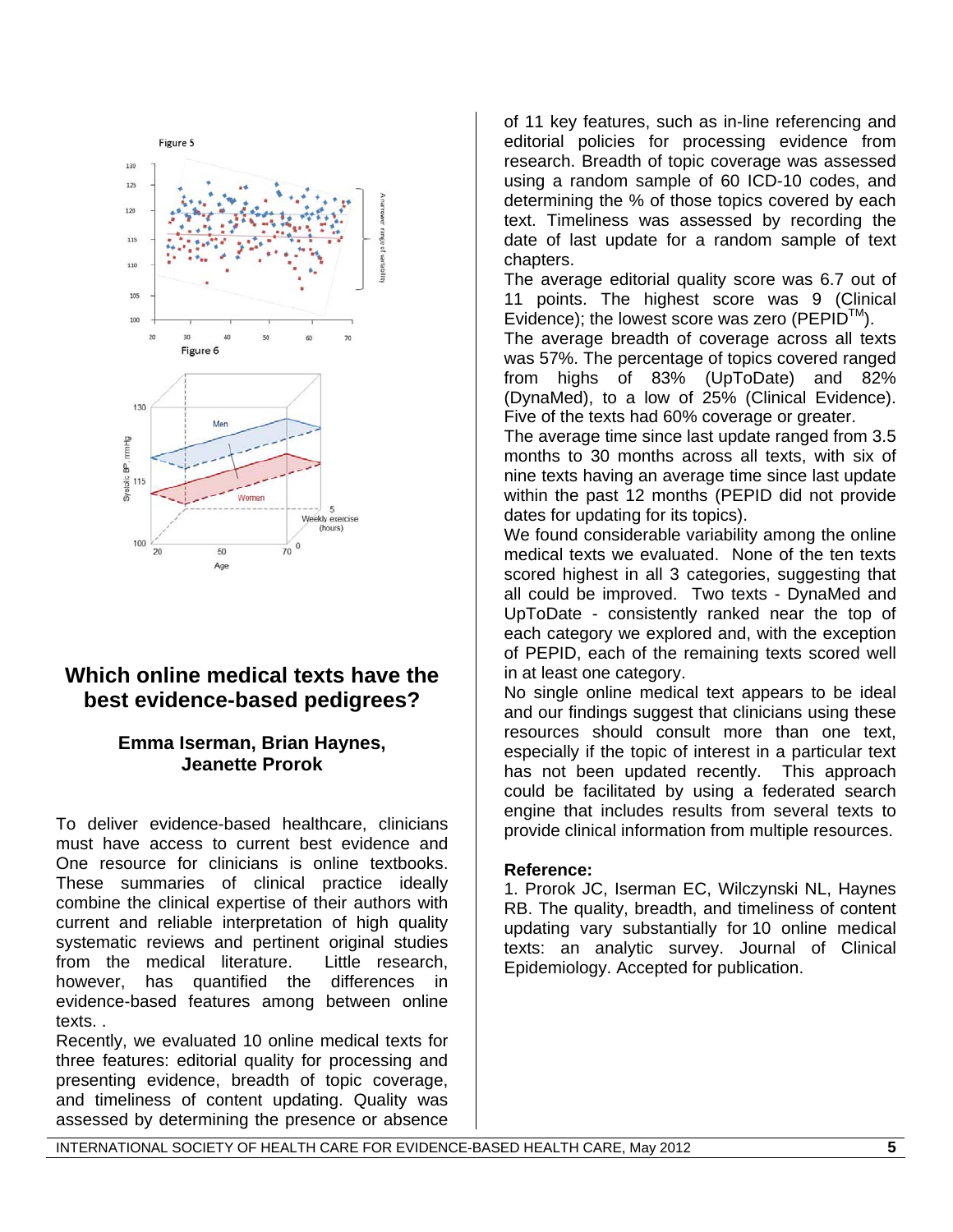## **GRADE approach-based bibliographic assistance impact on physician's behavior: A randomized controlled trial (preliminary results)**

### **Ariel Izcovich, J.I. Ruiz , J. Criniti, Gonzales Malla**

### **Introduction**

Many questions arise for physicians during patient care - approximately one for every 2 patients evaluated. Searching for information in books or consulting a specialist has been the most traditional way to acquire answers. The ability to search for information, along with the increasing accessibility of the medical literature, allows physicians who have the skills to perform critical appraisal to answer questions based on high-quality evidence. However, because of limited time, lack of training in critical appraisal of the information, and low expectations for finding a relevant and direct answer to questions, most physicians do not perform literature searches in their daily practice. Standardized evidence syntheses might be a useful tool for answering medical questions that arise during patient care. There is limited high-quality evidence regarding the usefulness of evidence syntheses in improving clinically important outcomes in hospitalised patients.

#### **Methods**

All clinical questions about therapeutic or diagnostic strategies that arouse from inpatient care in the Internal Medicine ward of Hospital Aleman in Buenos Aires after December 2010 were considered eligible for our study. The chosen question were randomly assigned to one of two groups: intervention or control. We conducted a literature search to locate systematic reviews, randomized controlled trials or observational studies relevant to each clinical question and synthesized the resulting material using the GRADE approach. A GRADE evidence synthesis was used to formulate a recommendation to every included question, and recommendations were provided to physicians responsible for the care of the patients whose questions were assigned to the intervention arm. GRADE evidence syntheses were not provided to physician's responsible for the

patients whose questions were assigned to the control arm.

#### **Results**

90 questions were included; 44 were assigned to the intervention arm and 46 to the control arm. 75% and 39% of the recommendations constructed in response to the questions assigned to the intervention and control arm respectively were addressed, RR 1.8 (CI95% 1.2 – 2.6), number of reports needed to deliver to change a physicians' behavior, 3 (CI 95% 2 - 9). No differences were found on inpatient mortality p=1, transference to an ICU p=0.7 or length of stay p=0.4.

### **Conclusions**

The results of our preliminary analysis suggest that GRADE evidence syntheses can change physicians' behavior; however, there does not appear to be an effect on inpatient care outcomes.

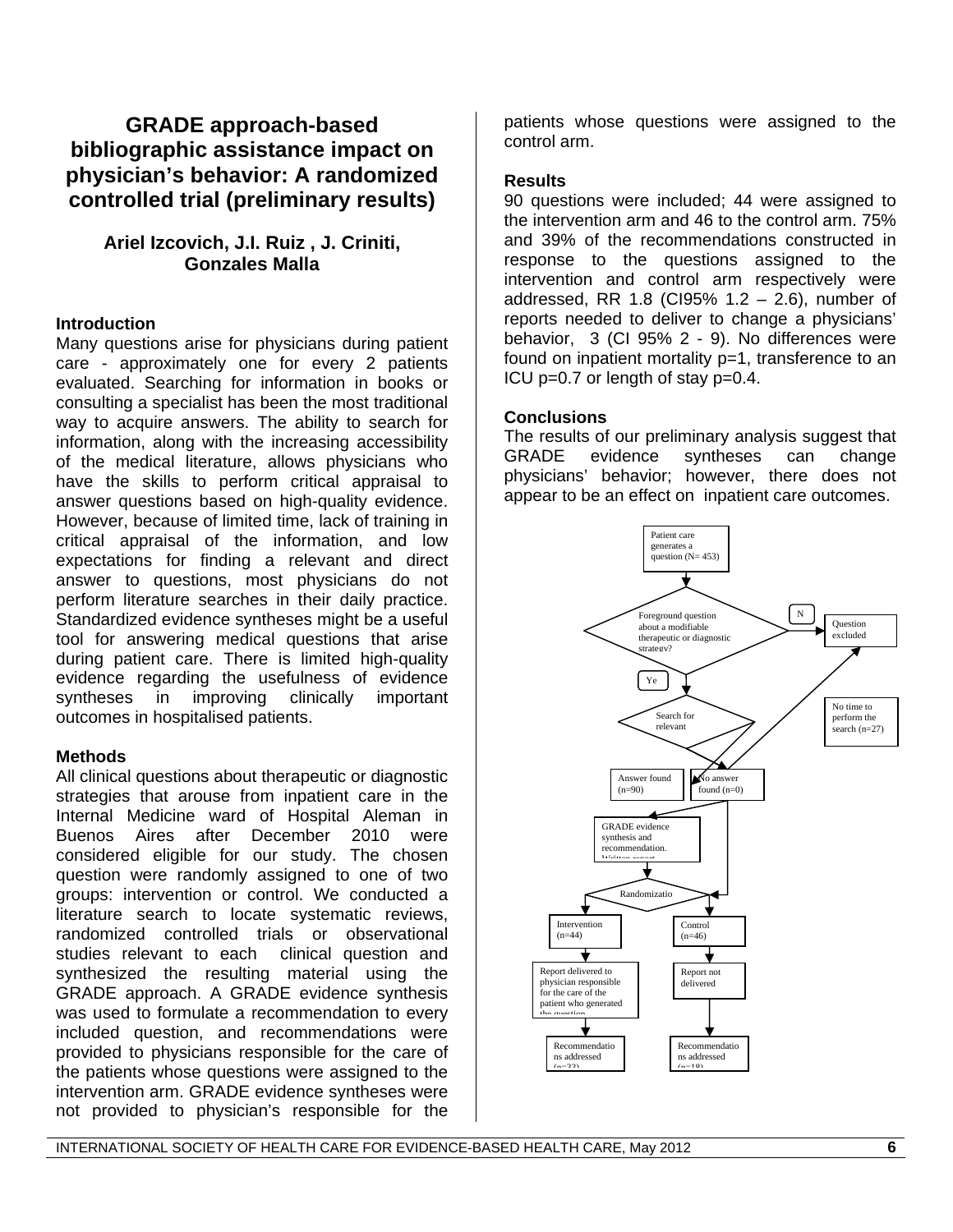## **Shared decision making initiatives at the state level: focusing on evidence translation and patient-centered care**

### **Kasey Boehmer, Victor Montori, Annie LeBlanc, and Kari Ruud**

Shared decision making (SDM) has received national policy attention in the United States as a method to implement evidence-based medicine into practice. In previous newsletters, we have discussed: 1) innovations in shared decision making tools and techniques as a way to apply the principle of evidence-based health care that requires research evidence be considered in the context of patient values and preferences<sup>1</sup> and 2) the lessons we have learned while developing these methods in the context of SDM as a key component of healthcare reform. $^2$  Building upon the ideas of innovation and national policy, we discuss here the ways in which state policy makers have had an increasing interest in facilitating best practices, implementation, and research in SDM.

The National Academy for State Health Policy released a report in March 2012 entitled, "Shared Decision Making: Advancing Patient-Centered Care through State and Federal Implementation."<sup>3</sup> This report is based on information, recommendations, and conclusions arrived at through the organization's convening of state and federal officials, SDM experts, and consumer, purchaser and provider representatives in October of 2011. This meeting sought to gather information about the current state of SDM policy at the state level. It highlights what progress has been made at the state policy level to include SDM in healthcare delivery system improvement initiatives, state legislation, and public-private partnerships.

The report found that several state legislatures have been focused intently on crafting state policies to study and implement SDM. Policy makers are keen on developing measures that accurately pinpoint SDM's impact on cost and variation in clinical management.

For example, one of the SDM initiatives described in the report, the Group Health Cooperative in Washington State, placed its emphasis on improving quality, reducing variation in treatment, and reducing costs. They evaluated high variation areas in healthcare within Group Health and used

previously developed video decision aids prior to the clinical encounter in these areas of specialty care. The group measured patient satisfaction, how often the decision aid was distributed to patients, the number of interventions occurring without the decision aid, and the cost and utilization data for the conditions in which the group piloted the decision aids.

One key barrier to SDM implementation identified by the stakeholders at the October meeting was physician resistance. The report notes that physicians were less amenable to using SDM when the focus was placed on reduction of costs and treatment variation. Instead clinicians were more welcoming to SDM when it sought to improve patient care and better inform patients, and they were more interested in understanding how implementing SDM impacted visit length and clinical workflow.

The research being conducted at the Mayo Clinic's Knowledge and Evaluation Research Unit and Shared Decision Making National Resource Center to test decision aids within the clinical encounter has focused on assessing how our SDM tools impact patient satisfaction and knowledge, clinician engagement, the length added to clinical visits, and where SDM can be most effectively implemented within clinical workflows. These aspects remain of key importance to clinicians, whose buy-in is critical to implementing high quality SDM that will truly benefit patients.

We should not lose sight of these objectives in the policy-making arena where the focus might begin with patient-centeredness, but can easily be shifted to focus only on cost savings and reduction of treatment variation. Our work has taught us a lesson, reinforced by this new report: our focus should remain squarely on SDM interventions that translate the best evidence into practice, create quality conversations within the clinical encounter, and prioritize patient-important outcomes. The rest we think we will follow.

<sup>1</sup> Ruud K, LeBlanc A, Montori VM. Making Evidence-Based Medicine Happen: Innovations and Interventions in Shared Decision Making. Newsletter of the Society for Evidence-Based Health Care. 2011 April; 3 2 Boehmer K, Ruud K, Montori VM, LeBlanc A. Implementing healthcare reform through developing evidence-based shared decision making tools. Newsletter of the Society for Evidence-Based Health Care. 2011 November; 5.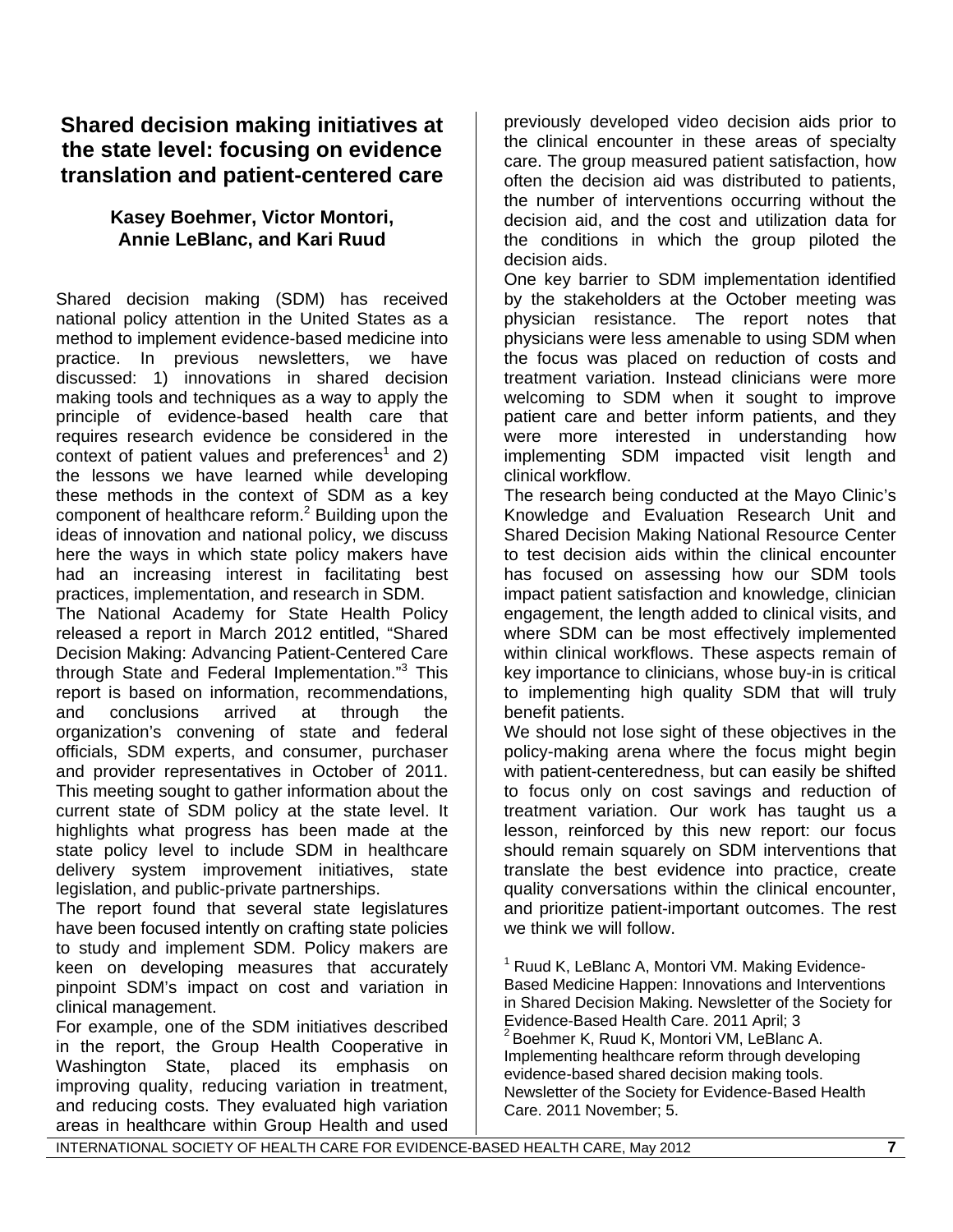$3$  Shafir A, Rosenthal J. Shared Decision Making: Advancing Patient-Centered Care through State and Federal Implementation. National Academy for State Health Policy. March 2012.

## **American Psychological Association appoints treatment guideline panel for depression and calls for panelists for Obesity and PTSD Guidelines**

### **Bonnie Spring**

Getting together appropriate guideline panels is a tough problem – the right mix of backgrounds, skills, and sectors is needed. A particularly thorny problem is dealing with convicts of interest – and best to do so before inviting members. …. So the following describes one process; we'd be interested to hear of others.

The American Psychological Association (APA) has appointed panelists for a guideline on the treatment of depression. The APA has also issued calls for nominations of scientists and clinicians to serve on two new panels for the treatment of obesity and post-traumatic stress disorder (PTSD).

Members of the depression panel were chosen to contribute a broad range of expertise, experience, and perspectives from psychology as well as from other professions that address depression. All candidates submitted information regarding potential conflicts of interest (including financial, organizational, and personal conflicts, as well as intellectual commitments and biases) and were vetted to determine that no panelists had conflicts that would preclude their service on the panel. Conflicts of interest will be reviewed again regularly as panelists proceed with their work. The 11 panelists for the depression guideline are: Jacques Barber, PhD, Adelphi University; Alfiee Breland-Noble, PhD, Georgetown University; Pim Cuijpers, PhD, VU University Amsterdam; Leslie Samuel Greenberg, PhD, York University; Elizabeth Lin, MD, MPH, University of Washington; John McQuaid, PhD (Chair), University of California, San Francisco; Laura Mufson, PhD, Columbia University; Arthur Nezu, PhD Drexel University; Charles F. Reynolds III, MD,

University of Pittsburgh; Rhonda Robinson-Beale, MD, United Behavioral Health; Forrest Scogin, PhD, University of Alabama.

The guideline development panel, along with the steering committee, will determine the scope of the guideline and formulate the questions that will guide a systematic review of the literature. The systematic review will be conducted by an outside organization to be selected by the steering committee and senior APA management. The committee is considering a range of organizations that could carry out this work, including the evidence-based practice centers (EPCs) that perform systematic reviews for the U.S. federal government. The panel will begin its work by becoming fully acquainted with current standards and procedures for guideline development, such as those presented in the recent Institute of Medicine reports (*Finding What Works in Health Care: Standards for Systematic Reviews*; *Clinical Practice Guidelines We Can Trust*) and by organizations such as Guidelines International Network (of which APA is a member).

One early task for the panel will be to design a mechanism for drawing upon the perspectives of patients and consumers. The steering committee decided that appointing one or two members to the panel to represent the broad range of patients/consumers (including families) would be insufficient. Options that the panel is considering include creating a board of patient/consumer consultants or putting out periodic calls for input from patient/consumer communities.

The development panels for the obesity and PTSD guidelines will be composed of at least seven members: three content experts, one full-time generalist practitioner, one biostatistician or methodologist. For the obesity panel, we will seek panelists with expertise in areas related to eating behavior, diet, physical activity, health behavior change, weight loss, and medical management of obesity. Development panel members should have knowledge of treatment issues related to age (including children and older adults) and other dimensions of diversity (such as race/ethnicity, socioeconomic status, culture, gender, sexuality, physical and mental abilities). Background or expertise in one or more of the following areas will be desirable: clinical treatment guidelines development, comparative effectiveness research, systematic reviews, experience with clinical trials, evaluation of interventions,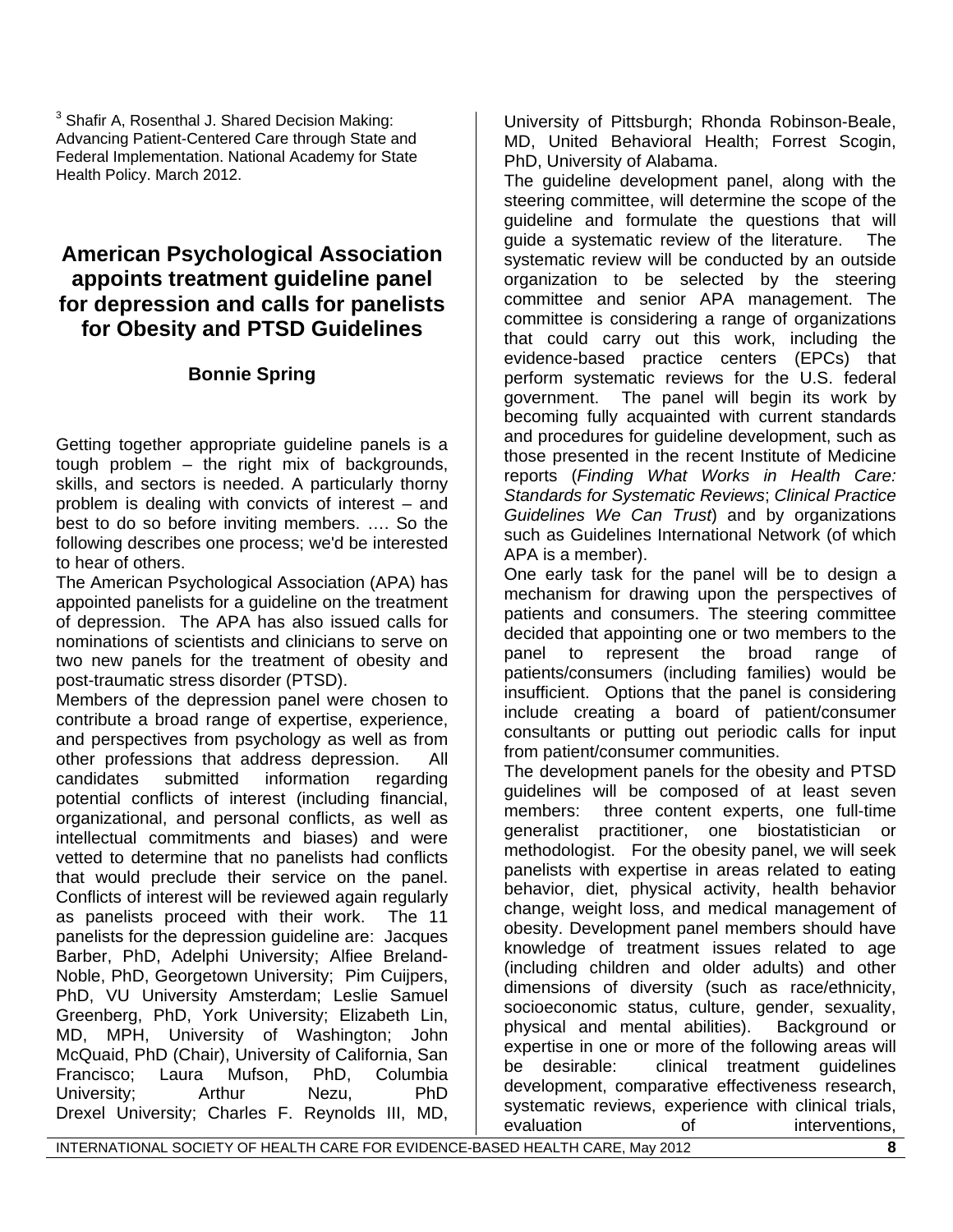dissemination/implementation research, research design and statistical analysis, experience applying clinical treatment guidelines in practice settings, experience applying evidence-based practices in clinical settings, direct provision of care in diverse practice settings or with diverse populations, patient/ consumer perspective, federal agency policies and programs related to guidelines, health care systems finance or administration, public health research and applications, public and community health delivery systems.

Each of the three treatment guidelines is expected to require two years to complete. Nominations and supporting materials for the obesity and PTSD panels are due by June 18, 2012 and should be sent via email to the APA Clinical Treatment Guidelines mailbox (ctg@apa.org). Membership in APA and residence in the U.S.A. are not requirements to serve on the panel. Nomination materials should include a brief statement of the nominee's qualifications, a current curriculum vitae, and a letter from the nominee indicating willingness to serve for at least two years (including expected travel to Washington, DC, for at least two face-toface meetings yearly and additional time and effort in between these meetings).

## **New online resource about evidencebased behavioral treatments for clinicians and consumers**

### **Bonnie Spring and Joanna Buscemi**

A new online resource has been launched as the outgrowth of a collaboration between the Association of Behavioral and Cognitive Therapies (ABCT) and the Evidence-based Behavioral Practice project (EBBP.org), sponsored by the U.S. National Institutes of Health. The purpose of the tool is twofold: (1) to increase consumers' understanding of which psychological treatments are evidence-based, and (2) to improve practitioners' access to learning resources about the skills needed to perform evidence-based behavioral interventions. EBBP.org and ABCT share a commitment to disseminating and enhancing the uptake of research-supported psychological and behavioral treatments. Both

groups recognize two significant barriers to accomplishing that outcome. One barrier is the public's difficulty in discriminating valid treatments that are supported by an evidence base from untested practices based solely on clinician opinion. The second barrier is the difficulty that practicing clinicians face in learning which new therapeutic skills they need to acquire or improve to offer evidence-based behavioral treatments. To address both barriers, EBBP.org and ABCT partnered to create the skills-based learning web pages that can be found here: http://www.ebbp.org/skillsBasedResources.html. The project's underlying premise is that a well-

informed public that demands legitimate treatments and a well-trained practitioner base that is equipped to provide them creates the pull-push dynamic needed to drive the delivery of evidence-based behavioral practices.

To create the online resource, EBBP.org collaborated with ABCT's leading expert clinician researchers in the areas of depression, anxiety, and obesity – three of the most prevalent conditions treated by psychologists. The teams compiled systematic evidence reviews, training resources, and video demonstrations about the main evidence-based treatments for each condition: cognitive behavioral therapy (CBT) and Behavioral Activation for depression, CBT and exposure treatment for anxiety, and intensive lifestyle intervention for obesity. For clinicians, the skillsbased resource page for each condition includes PDFs detailing the evidence for the effectiveness of treatment(s), self-assessments of competence, skill demonstration videos, downloadable assessment tools, and links to individuals and organizations with expertise in evidence-based behavioral treatment who are available to provide consultation and/or supervision. For clients, the pages include frequently asked questions about treatments and relevant self-help manuals. A final tab provides training resources for "cross-cutting" techniques and principles, which have been found to be useful in treating many psychological and behavioral conditions, including and beyond those featured. Cross-cutting techniques include relaxation and motivational interviewing; cross-cutting principles address developmental issues and cultural competency. Although directly supervised clinical work is the gold standard for mastering behavioral treatment skills, the new resource page provides a helpful starting point for novice clinicians and skilled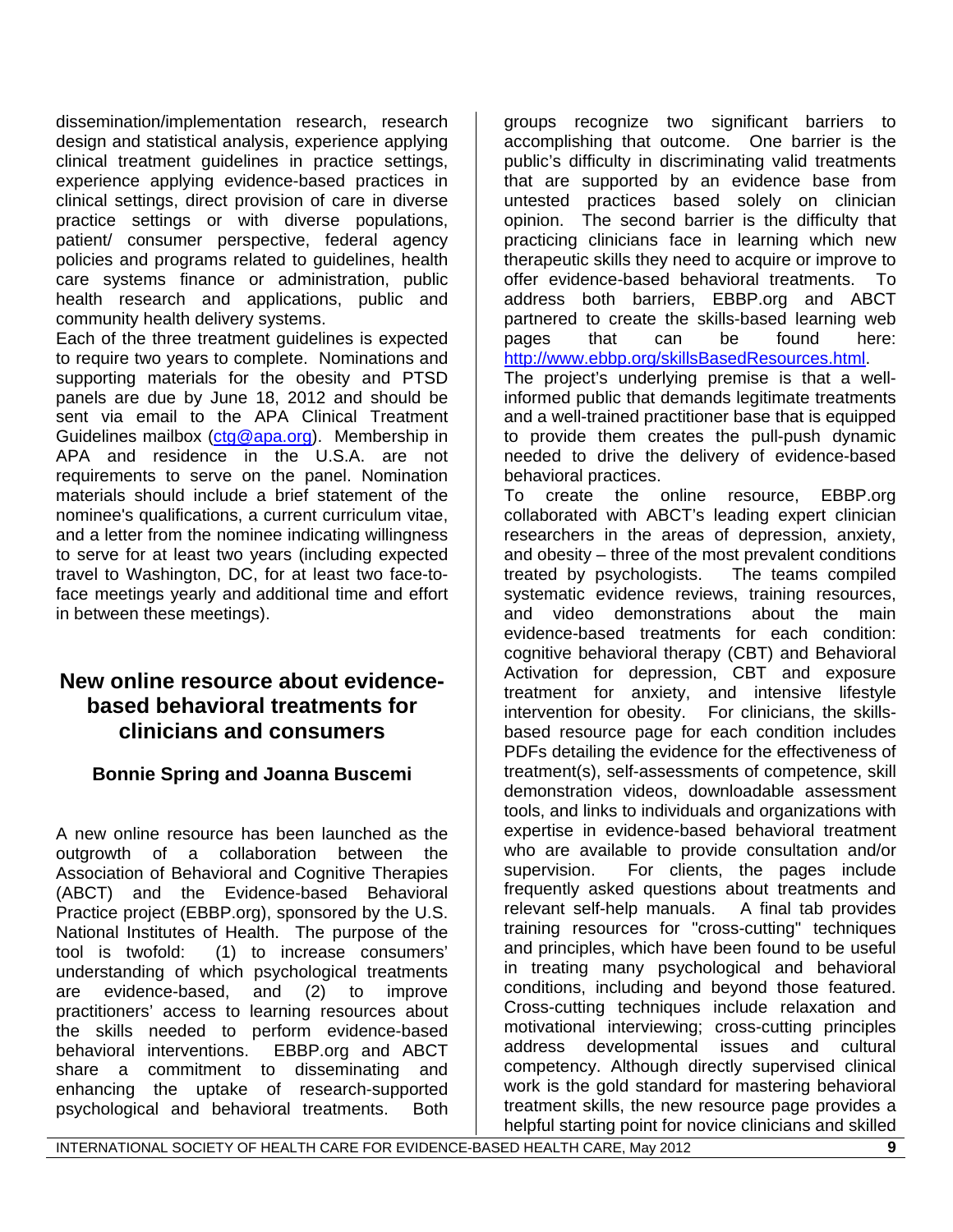providers wishing to determine which skills to acquire or upgrade and how to go about it. In sum, http://www.ebbp.org/skillsBasedResources.html provides a digestible snapshot of key research and tools needed to help practitioners implement the best evidence-based psychological and behavioral treatments for prevalent clinical conditions.

## **SOURCE evidence-based surgery program update**

### **Achilleas Thoma, Teegan Ignacy**

The Surgical Outcomes Research Centre (SOURCE, McMaster University) Evidence-based Surgery (EBS) Working Group continues to develop its "Users' Guides to the Surgical Literature" article series that is being published in the Canadian Journal of Surgery (CJS). Each article is prefaced with a surgical scenario, and the series is intended to educate surgeons and residents on how to find, assess and incorporate evidence from the surgical literature into their practices. Currently 14 articles in this series have been published (visit www.cma.ca/cis to obtain free copies of articles).

#### Recent series articles published:

1. Thoma A, Cornacchi S, Farrokhyar F, Bhandari M, Goldsmith CH. Users' guide to the surgical literature: how to assess a survey in surgery. Can J Surg 2011; 54(6): 394-402.

Series articles currently in press:

1. Cadeddu M, Farrokhyar F, Levis C, Thoma A. Users' guide to the surgical literature: how to assess confidence intervals.

Watch for future articles addressing practice guidelines and continuing education for surgeon.

EBS Workshops for McMaster Faculty *Hamilton, ON, Canada*

SOURCE has also developed an interactive EBS workshop based on the CJS series. The workshop consists of small group tutorials led by trained surgeon tutors addressing topics covered in the EBS articles. Recent tutors have included Dr. Achilles Thoma, Dr. Forough Farrokhyar, Dr. Luis Braga and Dr. Michelle Ghert. Our group holds annual EBS workshops for the Faculty in the Department of Surgery at McMaster University, and recent topics have included health-related quality of life (Jan 2008), systematic reviews & metaanalyses (Feb 2009), power & sample size (Feb 2010), decision analysis (Feb 2011), and randomized controlled trials in surgery (Feb 2012).

#### EBS Workshop for Practicing Surgeons *Jeddah, Saudi Arabia*

This year SOURCE is holding its first EBS workshop for surgeons and surgical trainees at King Faisal Hospital & Research Centre in Jeddah, Saudi Arabia. Expert tutors will include:

- Dr. Achilleas Thoma (Division of Plastic Surgery, McMaster University)
- Dr. Luis Braga (Division of Urology, McMaster University)
- Dr. Forough Farrokhyar (Department of Surgery/Department of Clinical Epidemiology & Biostatistics, McMaster University)
- Dr. Charles Goldsmith (Faculty of Health Sciences, Simon Fraser University).

The workshop will be an extended 3-day event where the tutors will cover 6 CJS articles, each tackling a particular topic in research methodology. Participants will include surgical consultants, interns and residents interested in learning how to incorporate evidence-based principles into their clinical practice.

For more information about SOURCE and the EBS program, visit our website at www.fhs.mcmaster.ca/source/ or contact Teegan Ignacy, EBS Program Manager at ignacyta@mcmaster.ca, 905-522-1155 x 35874.

 $\overline{a}$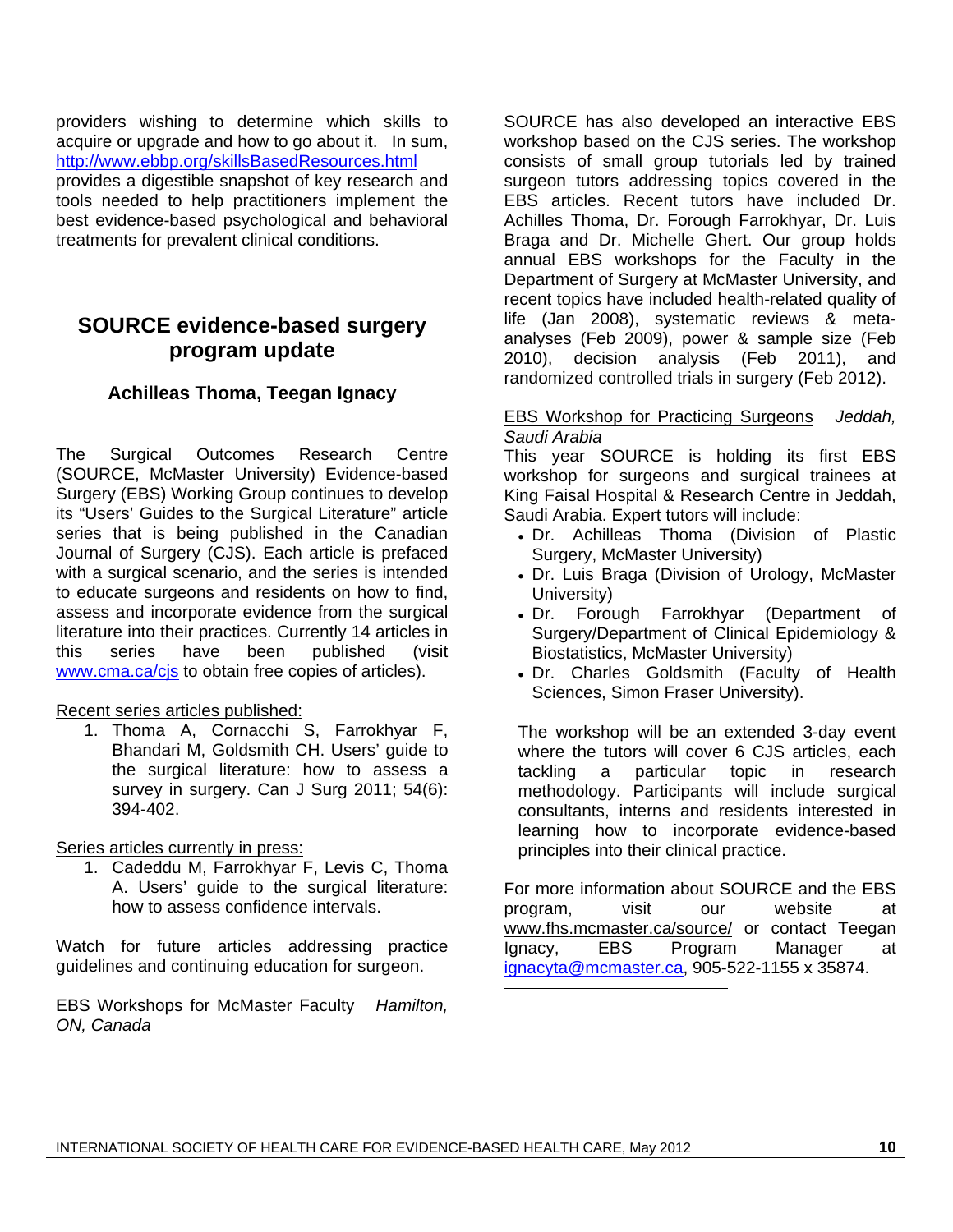## **GUEST CONTRIBUTORS**

**Osama Altayar Altayar.osama@mayo.edu**

**Kasey Boehmer boehmer.kasey@mayo.edu**

**Joanna Buscemi cmccslnd@memphis.edu**

**Carlos Gonzalez Malla acordatedemimail@gmail.com**

**Brian Haynes bhaynes@mcmaster.ca**

**Teegan Ignacy ignacyta@mcmaster.ca**

**Emma Iserman iserman@mcmaster.ca**

**Ariel Izcovich hambp2008@gmail.com**

**Ayesha Junaid ayesha\_junaid497@hotmail.com**

**Annie LeBlanc leblanc.annie@mayo.edu**

**Victor Montori Montori.victor@mayo.edu**

**M. Hassan Murad Murad.Mohammad@mayo.edu**

**Jeanette Prorok jeanette.c.prorok@learnlink.mcmaster.ca**

**J Criniti jmcriniti@msn.com**

**J L Ruiz jiruiz2000@yahoo.com.ar)** 

**Kari Ruud Ruud.kari@mayo.edu**

**Bonnie Spring bspring@northwestern.edu** **Achilleas Thoma athoma@mcmaster.ca**

**Zhen Wang Wang.zhen@mayo.edu**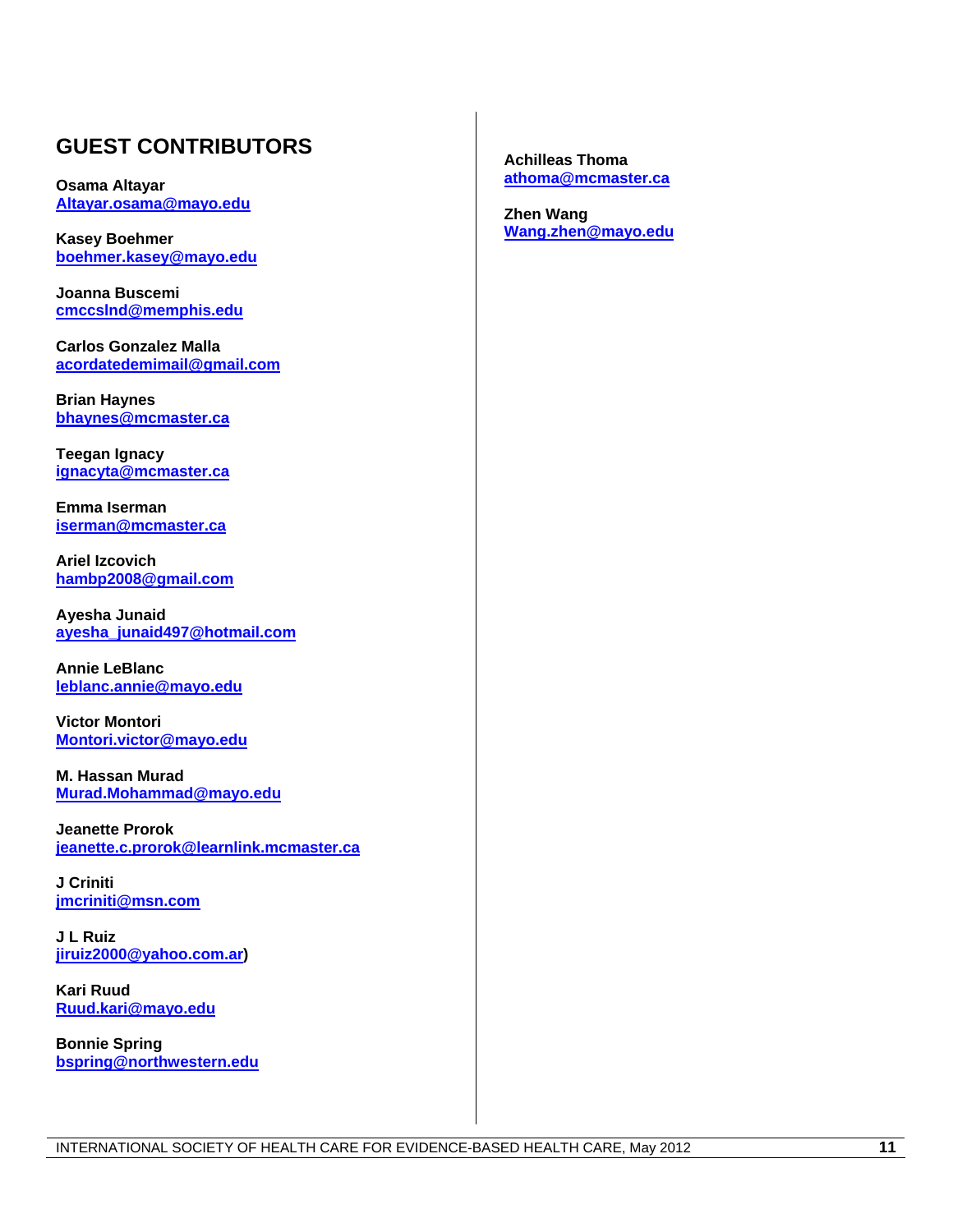### **EDITORS**

#### *Jason Busse*

Assistant Professor, Clinical Epidemiology & Biostatistics McMaster University, Faculty of Health Sciences Clinical Epidemiology & Biostatistics 1280 Main Street West, HSC-2C12 Hamilton, ON L8S 4K1 **j.busse@rogers.com**

#### *Paul Glasziou*

Professor of Evidence-Based Medicine Director of the Centre for Research in Evidence-Based Health Care, Bond University Qld, Australia 4229 **paul\_glasziou@bond.edu.au**

#### *Gordon Guyatt*

Professor, Clinical Epidemiology & Biostatistics McMaster University, Faculty of Health Sciences Clinical Epidemiology & Biostatistics 1280 Main Street West, HSC-2C12 Hamilton, ON L8S 4K1 **guyatt@mcmaster.ca**

### **EDITORIAL ASSISTANT**

#### *Deborah Maddock*

McMaster University, Faculty of Health Sciences Clinical Epidemiology & Biostatistics 1280 Main Street West, HSC-2C9 Hamilton, ON L8S 4K1 **maddock@mcmaster.ca**